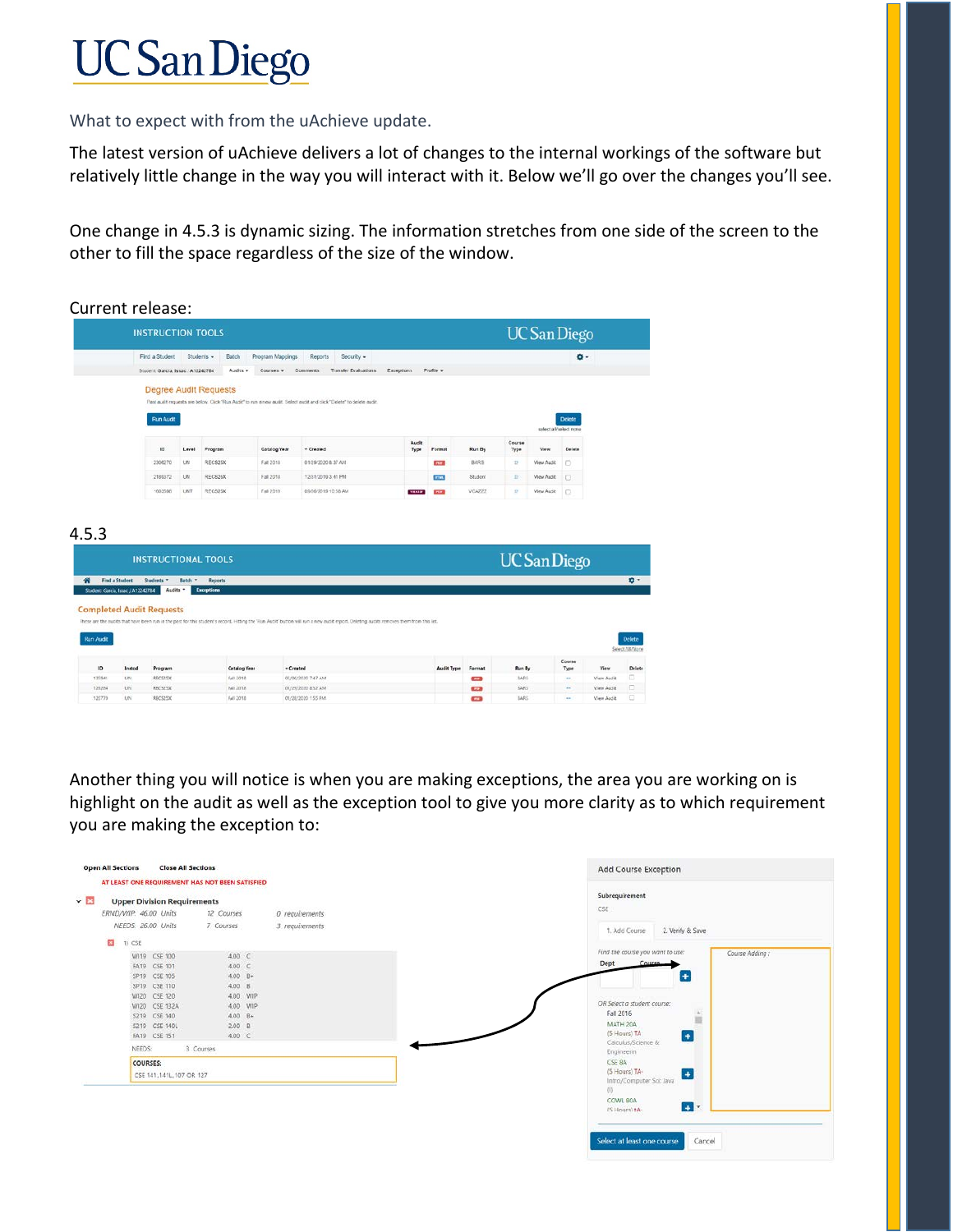Another change you will notice is the "Home" button. 4.5.3 introduces a new way to work in uAchieve. Currently the path to uAchieve goes through Find a Student. To access the Batch function, you still must go through Find a Student. You can navigate to this area and save it as a new way to directly access uAchieve's functions, be they Finding a student, or accessing a batch or report. This area will also hold future uAchieve apps, such as the Planner as they are rolled out.



There will also be a new Landing Page: When you enter a students PID and enter uAchieve, you will land on the Request An Audit page instead of the list of previously run audits. This change is being made to students as well to encourage using an audit with the freshesst data on it instead of opening an old one.

## Current

## **Degree Audit Requests**

Past audit requests are below. Click "Run Audit" to run a new audit. Select audit and click "Delete" to delete audit.

|         | <b>Run Audit</b> |                        |                     |                     |                      |             |               |                |                   | <b>Delete</b> |
|---------|------------------|------------------------|---------------------|---------------------|----------------------|-------------|---------------|----------------|-------------------|---------------|
|         |                  | select all/select none |                     |                     |                      |             |               |                |                   |               |
| ID      | Level            | Program                | <b>Catalog Year</b> | Created             | Audit<br><b>Type</b> | Format      | <b>Run By</b> | Course<br>Type | View              | <b>Delete</b> |
| 2406581 | UN               | RECS26X                | <b>Fall 2018</b>    | 02/24/2020 7:48 AM  |                      | <b>HTML</b> | CSEJS3        | $\mathbb{P}$   | <b>View Audit</b> | ⊓             |
| 2406575 | <b>UN</b>        | RECS26X                | Fall 2018           | 02/24/2020 7:47 AM  |                      | <b>HTML</b> | CSEJS3        | $_{\rm IP}$    | <b>View Audit</b> | п             |
| 2403661 | <b>UN</b>        | RECS26X                | Fall 2018           | 02/21/2020 1:10 PM  |                      | PDF         | <b>PVRJAK</b> | $_{\rm IP}$    | <b>View Audit</b> | П             |
| 2403641 | <b>UN</b>        | RECS26X                | <b>Fall 2018</b>    | 02/21/2020 1:08 PM  |                      | <b>HTML</b> | <b>PVRJAK</b> | $\mathbb{P}$   | <b>View Audit</b> | ⊓             |
| 2403457 | <b>UN</b>        | RECS26X                | Fall 2018           | 02/21/2020 12:08 PM |                      | PDF         | <b>REGKEN</b> | IP             | <b>View Audit</b> | п             |

## 4.5.3**Request an Audit**

| <b>Run Declared Programs:</b> |                       |                                        |                     |        |              |      |               |  |  |
|-------------------------------|-----------------------|----------------------------------------|---------------------|--------|--------------|------|---------------|--|--|
| School                        | <b>Degree Program</b> | Title                                  | <b>Catalog Year</b> | Marker | <b>Value</b> | Type | <b>CATLYT</b> |  |  |
| <b>UN</b>                     | RECS26X               | Revelle - CS26 - Computer Science (BS) | <b>Fall 2018</b>    |        |              |      |               |  |  |

Advanced Settings Click to view available options.

**Run Declared Programs** 

Cancel